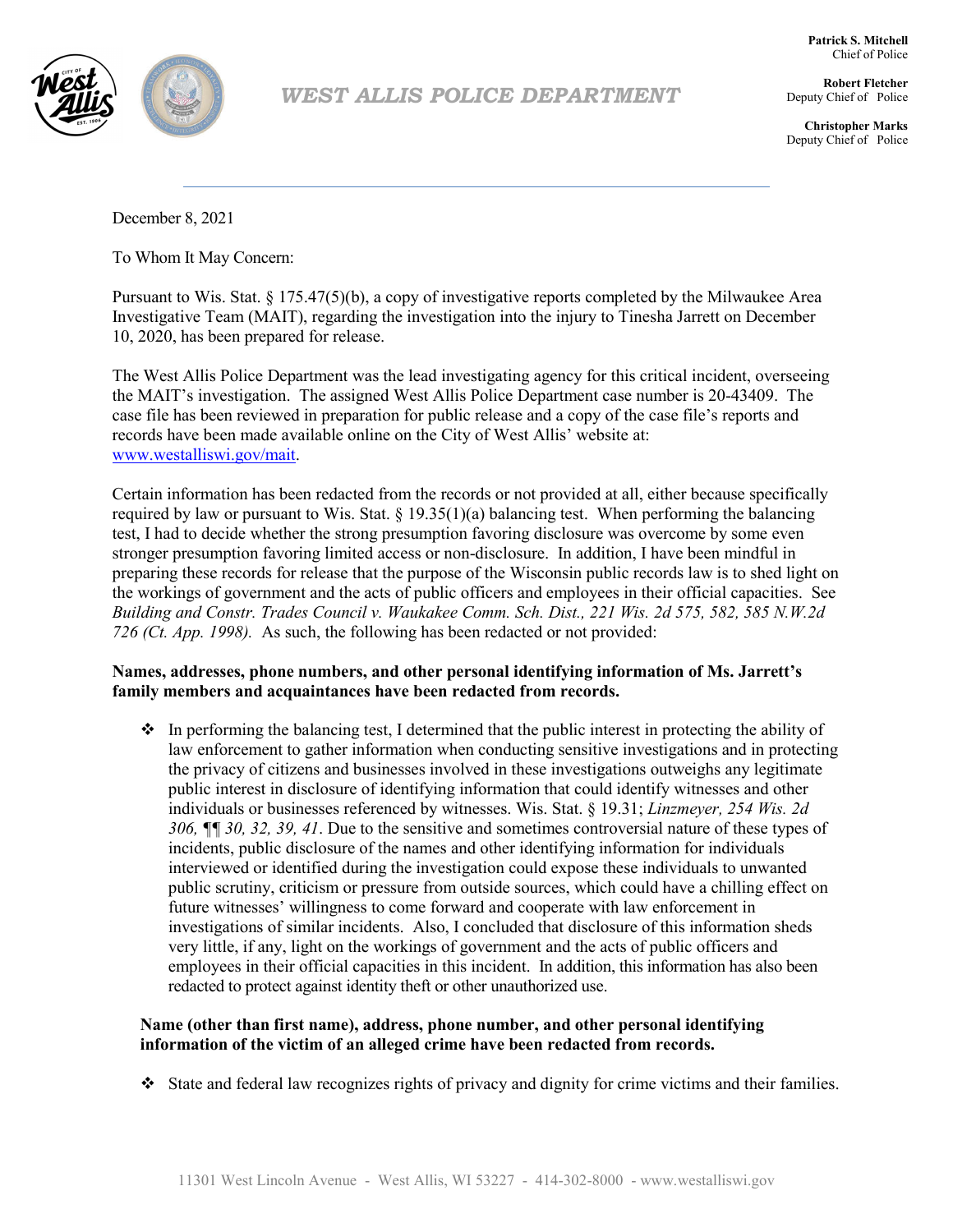



**Robert Fletcher** Deputy Chief of Police

**Christopher Marks** Deputy Chief of Police

- $\hat{\mathbf{v}}$  The Wisconsin Constitution, art. I,  $\S$  9m, states that crime victims should be treated with "fairness, dignity, and respect for their privacy." Wisconsin Stat. § 950.04(1v)(ag), (1v)(dr), and (2w)(dm) further emphasize the importance of the privacy rights of victims and witnesses.
- $\bullet$  The Wisconsin Statutes recognize that this state constitutional right must be honored vigorously by law enforcement agencies. The statutes further recognize that crime victims include both persons against whom crimes have been committed and a deceased victim's family members. See Wis. Stat. § 950.01 and 950.02(4)(a).
- $\bullet\bullet$  The Wisconsin Supreme Court, speaking of both Wis. Const. art. I, § 9, and related statutes concerning the rights of crime victims, has instructed that "justice requires that all who are engaged in the prosecution of crimes make every effort to minimize further suffering by crime victims." See 2005 WI 17, ¶ 26, 278 Wis. 2d 216, 692 N.W.2d 623.
- $\cdot \cdot$  In performing the balancing test, I determined that the public interest in disclosure of this information is outweighed by the public interest in the privacy, reputation, and safety of the victim of an alleged crime. I concluded that disclosure of personal identifying information of victims/witnesses sheds very little, if any, light on the workings of government and the acts of public officers and employees in their official capacities in this incident. Furthermore, this information has been redacted to protect against identity theft or other unauthorized use.

## **Names (other than first names), addresses, phone numbers, images, and other personal identifying information of individuals and private businesses have been redacted from records.**

 $\cdot \cdot$  In performing the balancing test, I determined that the public interest in protecting the ability of law enforcement to gather information when conducting sensitive investigations and in protecting the privacy of citizens and businesses involved in these investigations outweighs any legitimate public interest in disclosure of identifying information that could identify witnesses and other individuals or businesses referenced by witnesses. Wis. Stat. § 19.31; *Linzmeyer, 254 Wis. 2d 306, ¶¶ 30, 32, 39, 41*. Due to the sensitive and sometimes controversial nature of these types of incidents, public disclosure of the names and other identifying information for individuals interviewed or identified during the investigation could expose these individuals to unwanted public scrutiny, criticism or pressure from outside sources, which could have a chilling effect on future witnesses' willingness to come forward and cooperate with law enforcement in investigations of similar incidents. Also, I concluded that disclosure of this information sheds very little, if any, light on the workings of government and the acts of public officers and employees in their official capacities in this incident. In addition, this information has also been redacted to protect against identity theft or other unauthorized use.

## **Names, addresses, phone numbers, and other personal identifying information of juveniles as well as information about a juvenile arrest record have been redacted from records.**

- See Wis. Stat.  $\S$  48.396 and 938.396.
- $\bullet$  In performing the balancing test, I determined that the public interest in protecting the ability of law enforcement to gather information when conducting sensitive investigations and in protecting the privacy of citizens and businesses involved in these investigations outweighs any legitimate public interest in disclosure of identifying information that could identify witnesses and other individuals or businesses referenced by witnesses. Wis. Stat. § 19.31; *Linzmeyer, 254 Wis. 2d 306, ¶¶ 30, 32, 39, 41*. Due to the sensitive and sometimes controversial nature of these types of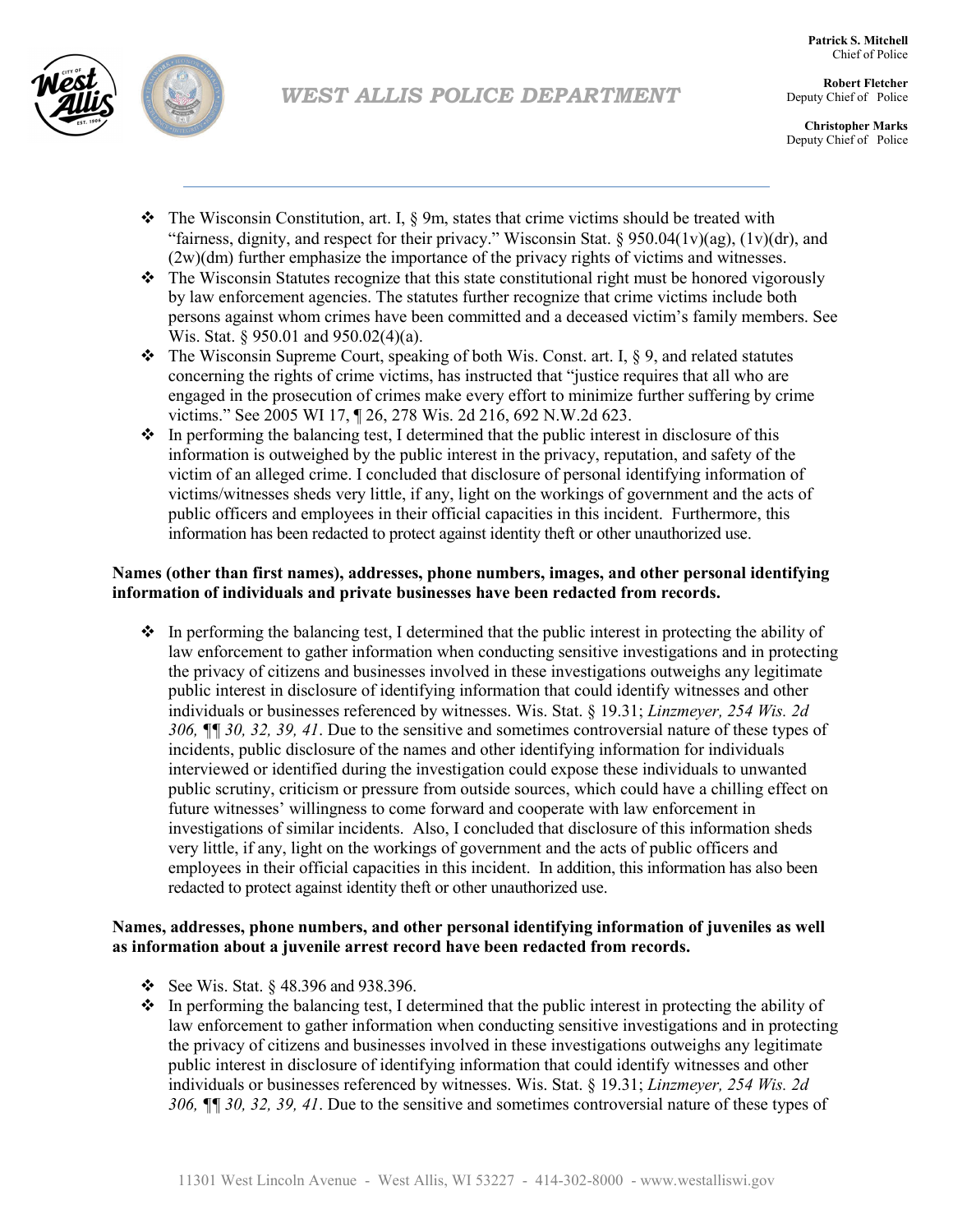**Patrick S. Mitchell** Chief of Police



# *WEST ALLIS POLICE DEPARTMENT*

**Robert Fletcher** Deputy Chief of Police

**Christopher Marks** Deputy Chief of Police

incidents, public disclosure of the names and other identifying information for individuals interviewed or identified during the investigation could expose these individuals to unwanted public scrutiny, criticism or pressure from outside sources, which could have a chilling effect on future witnesses' willingness to come forward and cooperate with law enforcement in investigations of similar incidents. Furthermore, I determined that the public interest in disclosure of this information is outweighed by the public interest in the privacy on the part of juveniles. Also, I concluded that disclosure of this information sheds very little, if any, light on the workings of government and the acts of public officers and employees in their official capacities in this incident. In addition, this information has also been redacted to protect against identity theft or other unauthorized use.

## **Individual medical/psychiatric information has been redacted from records or is not being provided.**

- $\cdot \cdot$  In performing the balancing test, I determined that the public interest in disclosure of this information is outweighed by the public interest in the privacy on the part of individuals as it pertains to their personal medical history, as well as the privacy afforded to individuals by the Health Insurance Portability and Accountability Act (HIPAA). In addition, this information has also been redacted to protect against unauthorized use.
- See Wis. Stat. § 146.82 Confidentiality of Patient Health Care Records.

### **Work schedules of law enforcement officers have been redacted from records.**

 $\div$  In performing the balancing test, I determined that the public interest in avoiding unnecessary intrusion into the personal lives of law enforcement officers mentioned in a law enforcement report outweighs any legitimate public interest in information about the conduct of governmental affairs. See *Hempel, 284 Wis. 2d 162, ¶28, Linzmeyer, 254 Wis. 2d 306, ¶38.* In addition, this information has also been redacted to protect against unauthorized use.

### **Unique employee numbers of law enforcement officers, which correspond with payroll records as well as computer user accounts and other employment records, have been redacted from records.**

 $\div$  In performing the balancing test, I determined that the public interest in avoiding unnecessary intrusion into the personal lives of law enforcement officers mentioned in a law enforcement report outweighs any legitimate public interest in information about the conduct of governmental affairs. See *Hempel, 284 Wis. 2d 162, ¶28, Linzmeyer, 254 Wis. 2d 306, ¶38.* Also, disclosure of this information sheds very little, if any, light on the workings of government and the acts of public officers and employees in their official capacities in this incident. In addition, this information has also been redacted to protect against identity theft or other unauthorized use.

### **Unique identifying numbers, like serial numbers, have been redacted from records.**

 $\cdot \cdot$  In performing the balancing test, I determined that the public policy in favor of protecting confidentiality of this economically valuable individually identifiable information and preventing its misuse upon any subsequent disclosure, as well as the public policies outlined in Wis. Stat. § 801.19, 801.20, and 801.21, outweighs any public interest in disclosure of the unique information